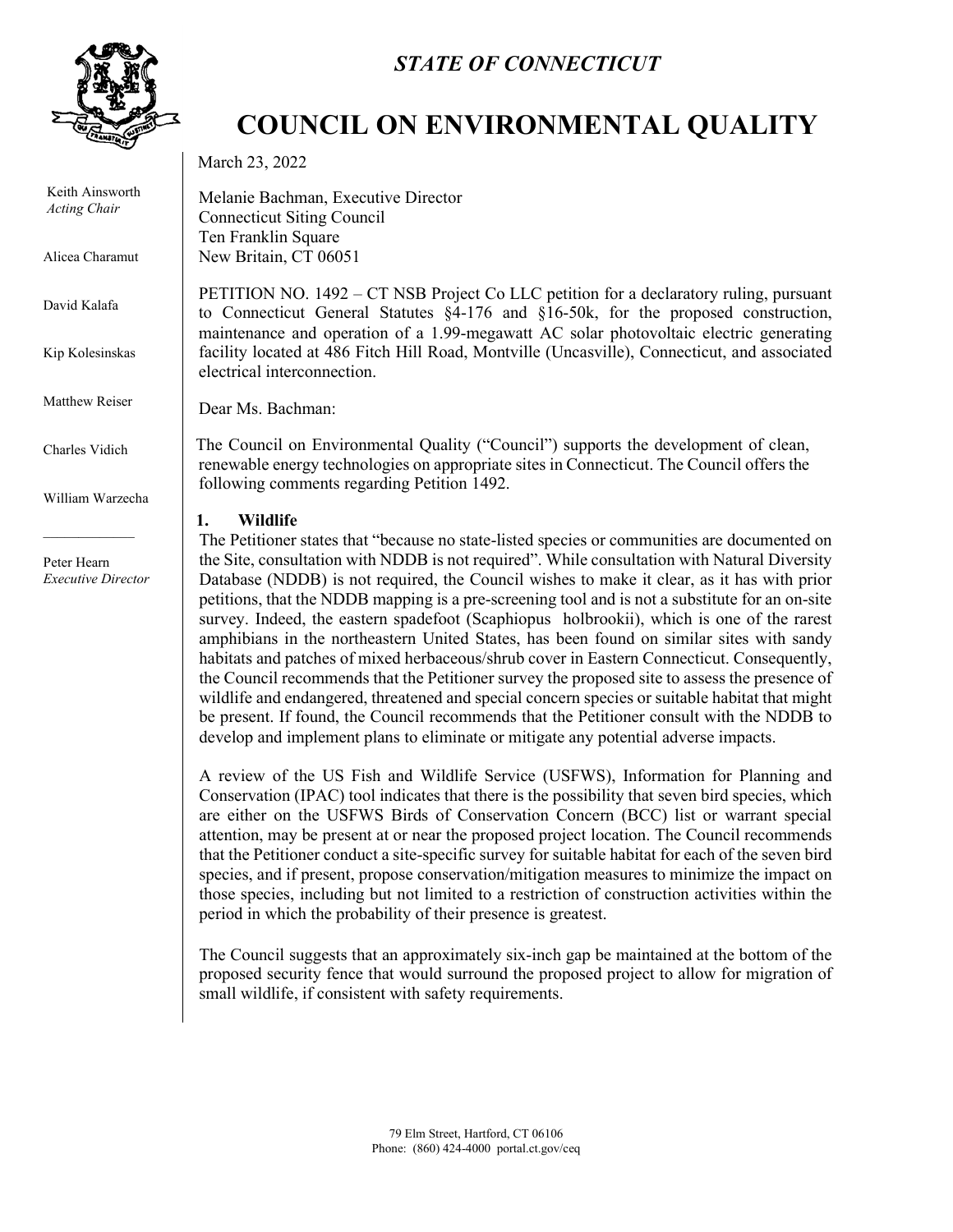### **2. Prime Farmland Soils**

The Petitioner states that the proposed site currently has 58 acres of prime farmland soils and that the proposed project would occupy 13.5 acres of prime farmland soils, or approximately 90 percent of the total area that would be cleared, excavated and regraded to facilitate the proposed project. The Council does not support the extensive disturbance of prime farmland soils. The Council recommends that the Petitioner evaluate the feasibility of redesigning the proposed project to eliminate or minimize the proposed impact on prime farmland soils. If redesigning the proposed project is not feasible, the Council recommends that best practices be employed during construction that might allow for a future restoration of prime farmland soils to more productive agricultural use. These practices include minimizing grading, trenching, and compaction of prime farmland soils.

### **3. Groundwater**

The Petitioner states that the groundwater underlying the proposed site is designated as "GA" and is not within an aquifer protection area. The Council supports the Petitioners' proposed measures to eliminate or minimize the potential spill of petroleum products and other chemicals as identified on Sheet GN-2 and recommends that all the measures identified in the Petroleum Materials Storage and Spill Prevention notes be a condition of approval.

#### **4. Core Forest**

The Petitioner states that "project development would result in the reduction of approximately 18 acres of core forest by the removal of 14.26 acres of trees within the Project Area". The Council does not support the loss of any core forest. Furthermore, the core forest "pockets" that would result from the proposed development would provide substandard or poor habitat for some species of wildlife. Furthermore, invasive species of plants and animals often colonize areas in the wake of activities that result in fragmented forests.

### **5. Wetlands and Vernal Pool**

The Petitioner states that "the Facility's proposed overhead utility route will result in secondary impacts to Wetland 1 associated with tree clearing for electrical line clearance requirements". The Council notes that the "old field" area immediately west of the proposed overhead utility line route is cleared of trees and is not identified as wetlands. In addition, the area immediately north and east of the existing buildings is cleared and might be able to accommodate either an overhead or underground utility route. Installation of the utility route in either location could eliminate the wetland impacts and associated tree clearing in that area. The Council also notes that the proposed underground utility route from the proposed solar panels to the overhead utility route would be within 100 feet of wetlands 1 and wetlands 2, and that the Petitioner neglected to include that information in Exhibit G, Table 1: Summary of Project Wetlands.

The Petitioner states that when assessing potential impacts on a vernal pool's critical terrestrial habitat (CTH), "the goal is to maintain a percentage of 25% or less development (including site clearing, grading and construction)." Further, the Petitioner states that development within the CTH would "increase from 6% under existing conditions to 22% once the Facility is constructed". Exhibit G, Figure 5 depicts the developed area as 22 percent; however, it appears that there will be site clearing, grading and construction activities outside of the "developed area". The Council recommends that the Petitioner assess and confirm that total area of the CTH that will be impacted by development of the proposed project.

The Council also recommends that because the vernal pool is characterized as Tier I types, the following best development practices be employed:

- maintain an undeveloped forested habitat around the pool, including both canopy and understory;
- avoid barriers to amphibian dispersal (emigration, immigration);